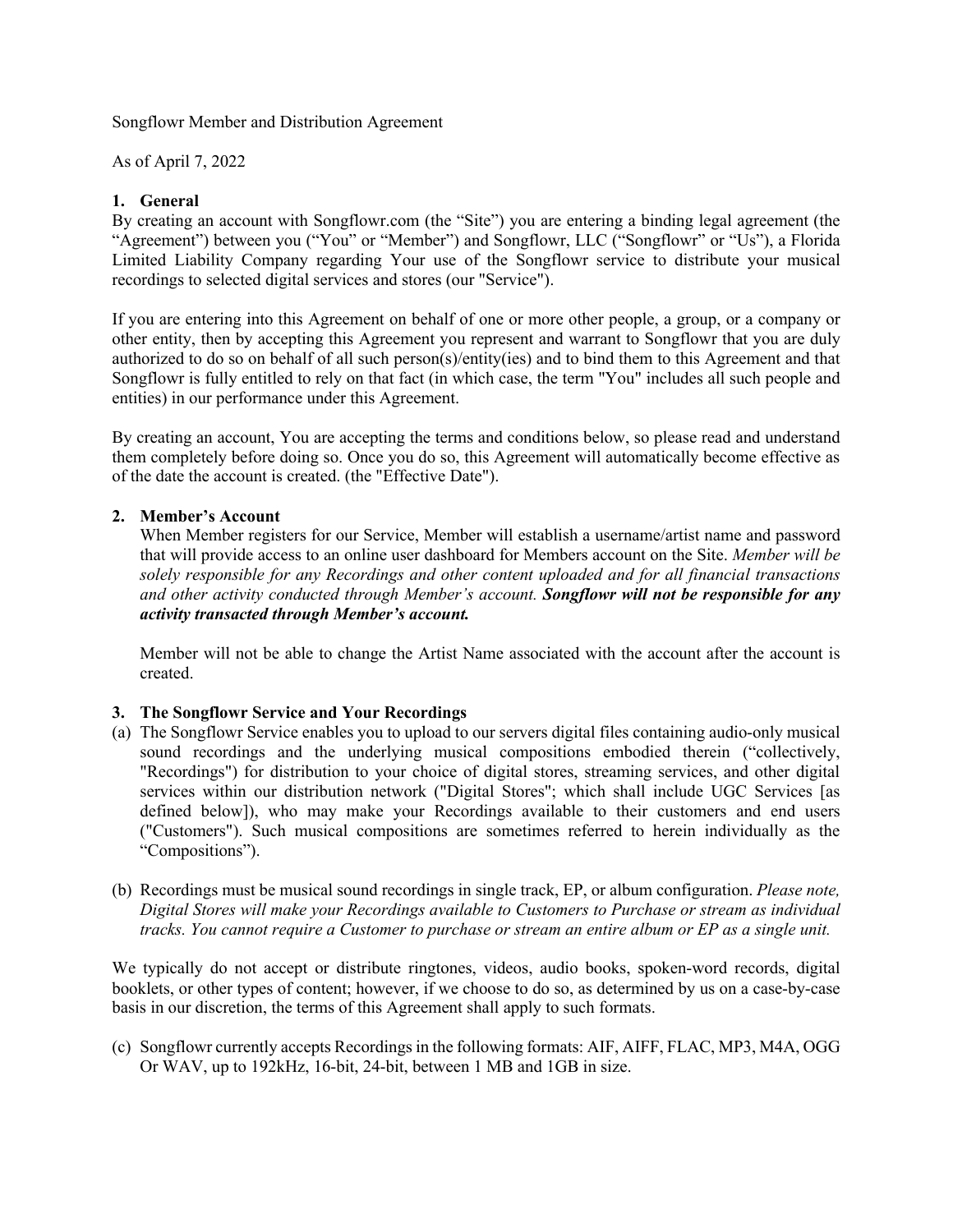Songflowr and/or the Digital Stores may require different formats or file sizes from time to time under this Agreement. Songflowr reserves the right to convert audio files of the Recordings as necessary.

- (d) When uploading each Recording, you must provide us with all accompanying data that we or a Digital Store may require (e.g., artist name, album title, each track title, genre), plus any available cover art (in JPG format with RGB color or any other format that we or a Digital Store may require). For purposes of this Agreement, all such data, metadata, information, image files, artwork and any other materials you provide to us are included in the definition of "Recordings." We may also require that you indicate if the Recording contains explicit content, in which case a Digital Store may tag it accordingly.
- (e) We will automatically generate unique identifying codes for each Recording and provide them to your chosen Digital Stores. If you want, you can choose to specify your own ISRC codes and UPC codes.
- (f) Once Member has uploaded a recording to the Site for distribution, Member can delete it at any time during the Term. *However, Member cannot remove a single track that was included as part of an entire album. If Member wants to remove a single track from an album, Member must remove the entire album and re-upload the entire album with the removed track(s).*

## **4. Service and Intellectual Property Ownership**

Songflowr does not take any copyright or other interest in any of your music, only a limited license to distribute.

#### **5. Member Responsibilities**

Member is solely responsible for and must have obtained all necessary rights, licenses, waivers, clearances and permissions, including without limitation all music publishing rights and licenses, for all Recordings (including for purposes of clarity the Compositions) and other Materials in order to enable Songflowr and your selected Digital Stores to fully exploit all their rights hereunder free of any claims, liens, encumbrances or other restrictions.

Member, through uploading any Recordings and delivery of any other Materials, warrants and represents to Songflowr and selected Digital Stores to sell, distribute, publicly perform, promote, and otherwise exploit such Recordings and Materials as contemplated under this Agreement, including the waiver of all so-called "moral rights", under the laws of any jurisdiction, on your behalf as well as on behalf of any and all contributors involved in any manner with the creation and delivery of your Recordings.

- Without limiting anything in this Agreement, you are solely responsible for and shall timely pay
	- (i) any and all royalties, including without limitation all mechanical royalties, and all other amounts due to artists, producers, mixers, engineers, licensors and any other royalty participants from the sales, license, performance and/or other exploitation of your Recordings and Materials,
	- (ii) any and all royalties, including without limitation all mechanical royalties, that may be payable by you to the owners or administrators of copyrighted recordings (e.g., samples) and/or musical compositions embodied in your Recordings,
	- (iii) all payments that may be required under union, guild or other collective bargaining agreements applicable to you or third parties, and
	- (iv) any other royalties (including without limitation mechanical royalties), fees and/or sums payable with respect to the Recordings or Materials, including, without limitation, any royalties that may be required to be paid, pursuant to the applicable laws of any jurisdiction, as a result of authorized exploitations by Songflowr or your selected Digital Stores of your Recordings (including for purposes of clarity the Compositions) for so-called performer's rights, equitable remuneration rights or neighboring rights, however characterized under local law.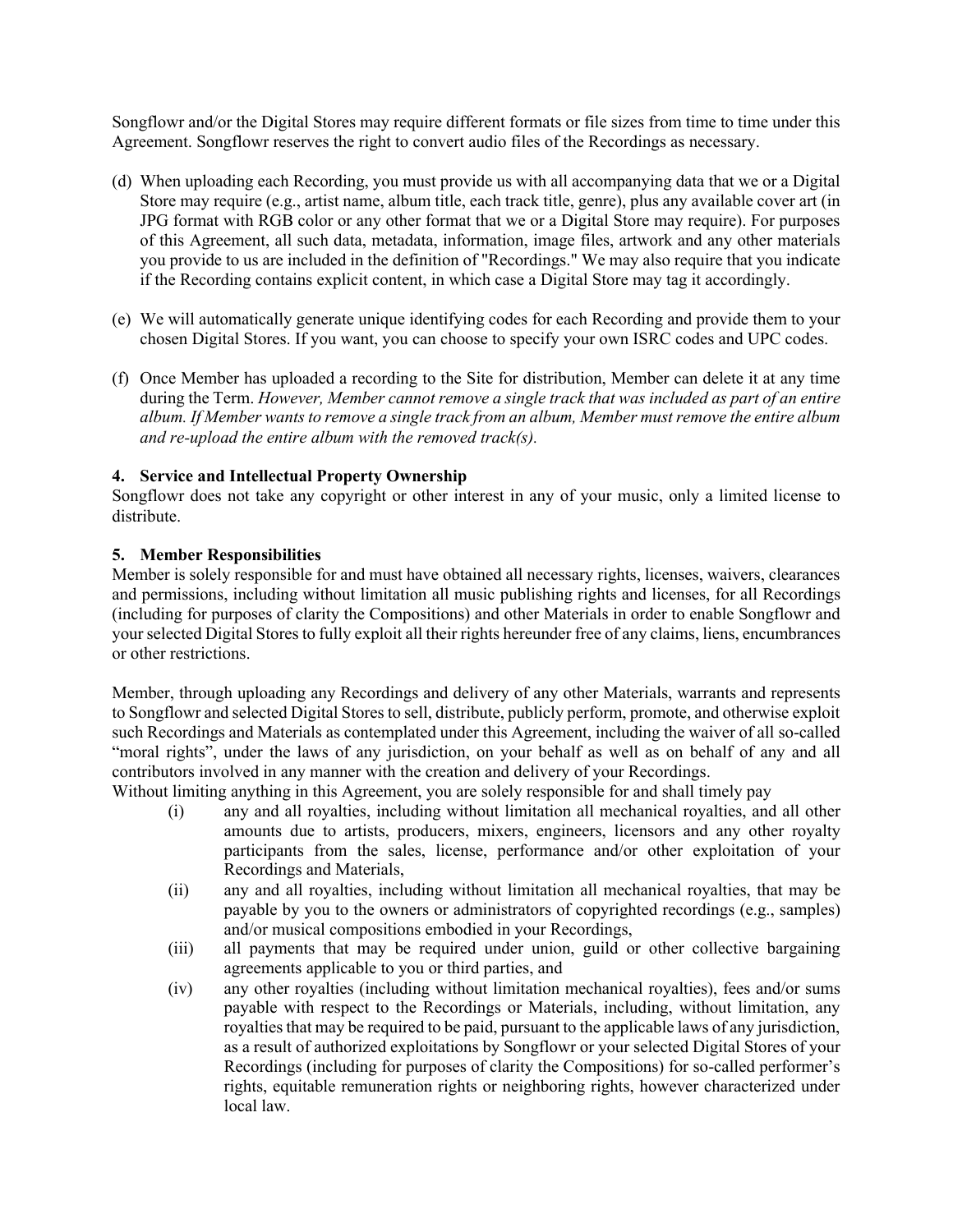If any portion of your Recordings are now or in the future administered in any territory(ies) by any performance rights society, or any other collection society, you are obligated to notify such third-party collection societies of this Agreement. You understand and acknowledge that Songflowr will not be making any such payments on your behalf or otherwise.

## *WE DO NOT AND CANNOT PROVIDE YOU WITH LEGAL ADVICE REGARDING YOUR OBLIGATIONS TO THIRD PARTIES, SO PLEASE CONSULT A QUALIFIED LAWYER BEFORE ENTERING INTO THIS AGREEMENT AND UPLOADING ANY RECORDINGS TO OUR SERVICE.*

*PLEASE UNDERSTAND THAT YOU MUST OWN OR OTHERWISE HAVE THE LEGAL RIGHT TO REPRODUCE AND DISTRIBUTE 100% OF THE RECORDINGS, MUSICAL COMPOSITIONS, ARTWORK AND ANY OTHER MATERIAL THAT YOU INTEND TO UPLOAD AND DISTRIBUTE VIA THE SONGFLOWR SERVICE, INCLUDING THE RIGHT TO MAKE AND DISTRIBUTE DIGITAL DOWNLOADS EMBODYING THE MUSICAL COMPOSITIONS THEREIN, AND ELECTRONIC TRANSMISSIONS OF SUCH MUSICAL COMPOSITIONS (INCLUDING, WITHOUT LIMITATION, VIA STREAMING SERVICES), AS NECESSARY.*

*FOR EXAMPLE, YOU CANNOT DELIVER TO US ANY REMIXES, OR RECORDINGS THAT INCLUDE SAMPLES UNLESS YOU HAVE ALL NECESSARY WRITTEN PERMISSION FROM THE SONGWRITERS AND FROM THE OWNERS OF THE APPLICABLE ORIGINAL RECORDINGS.* 

#### **6. Digital Stores**

- (a) The rights granted by you to Songflowr are non-exclusive. Be advised, however, that if you send your Recording(s) to the same Digital Stores via Songflowr and a separate service, the double listing of your Recordings may cause complications and/or problems in those Digital Stores.
- (b) Songflowr will provide Your Recordings to selected Digital Stores upon payment of required fees. *While Songflowr can provide the Recording to the Digital Stores, it cannot guarantee or provide any time-table on behalf of the Digital Stores for the uploaded Recordings to be accessible.*
- (c) Songflowr will distribute your Recordings to your selected Digital Stores on a worldwide basis (you can't specify only certain countries or territories for particular Recordings). The "Territory" of this Agreement is the universe, except where noted with respect to certain territories outside of the United States.
- (d) By opting into a Digital Store, you warrant to Songflowr that you have read, understand, and agree to be bound by all of the terms and conditions of that Digital Store, and that you and your Recordings and other content will comply fully with those terms and conditions.
- (e) Songflowr cannot guarantee that a Digital Store will approve Member's Recordings. Digital Stores may choose to not carry one or more of Member's Recordings in any or all Territories. Songflowr also retains the right to decline distribution of one or more Recordings from any or all Digital Stores if Songflowr is notified of any legal claims regarding any of Member's Recordings. *Songflowr also retains the right to refuse to distribute any Recording that may violate this Agreement, the Terms of Service, or the legal rights of any parties, including in Songflowr's professional judgement.*
- (f) If Songflowr or a Digital Store ceases to operate entirely or in a particular territory, Member's Recordings will no longer be available through that/those Digital Store(s).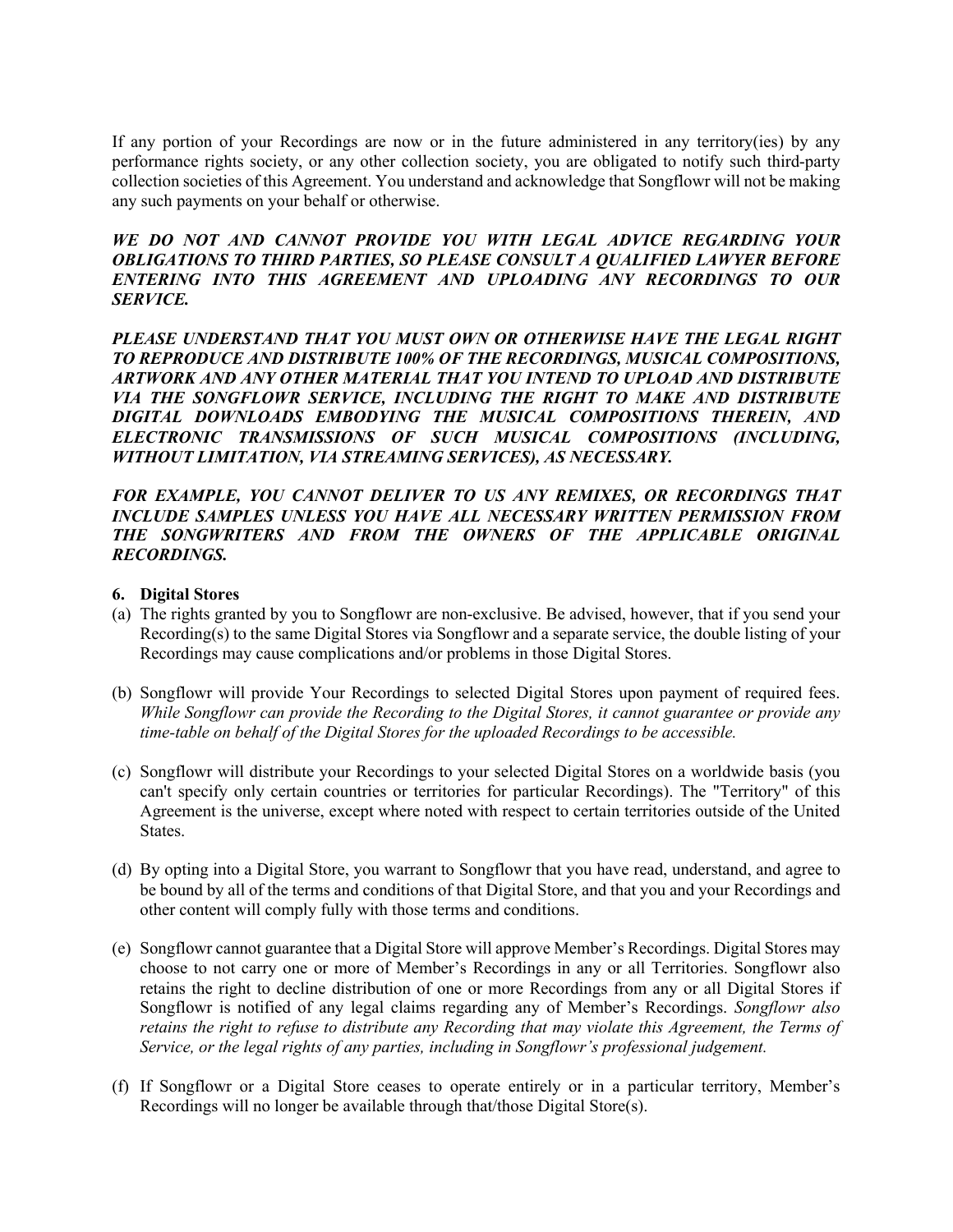## **7. Term**

Songflowr retains the right to terminate this agreement for any reason, including but not limited to if we reasonably believe that You or any of Your Recordings or any other content has violated this Agreement or the terms and conditions of any Digital Store, including uploading any Recordings that infringe the intellectual property or other rights of any person or entity.

At the conclusion of the Term, Songflowr will notify all applicable Digital Stores to remove your Recordings and will have no further obligation to You other than to pay for any earnings earned before the end of the Term.

## **8. Grant of Rights**

In order for Songflowr to distribute your Recordings and related content to selected Digital Stores through the Songflowr Service, You confirm that you grant Songflowr the non-exclusive, sub-licensable right and license during the Term throughout the Territory to:

- (a) Reproduce and distribute your Recordings to Digital Stores for the sale or sublicense to their Customers by any and all applicable digital formats, configurations, technologies and methods (including, without limitation, permanent downloads, temporary or "tethered" download, interactive and non-interactive streaming, "scan and match" services, and "cloud" services) to any and all capable devices (including, without limitation, to personal and tablet computers and smartphones),
- (b) Create and authorize Digital Stores to create, publicly perform, and/or make available as free sound clips via a streaming format,
- (c) Display and otherwise use your artist(s) and/or label name and logo and all artwork, song and album titles, trademarks, service marks, logos, and any associated trade names. This also includes all artist, songwriter, producer and mixer names and likenesses, each as found in the metadata within any Recordings or other material provided by you ("Materials"), on our Site, on the Digital Stores and their respective sites, including any marketing, advertising, or promotional materials for our Service, or that of the Digital Stores. Additionally, the Digital Stores may create editorial content on or about You or your Recording and may classify or categorize your Recording and Materials into a genre(s),
- (d) Collect income earned from the use of your Recordings on the Digital Stores platforms,
- (e) Notify any and all Digital Stores or related third parties of Songflowr's rights and the relationship between You and Songflowr under this Agreement, as well as listing You as a licensor of the Songflowr Service.
- (f) You also grant to Songflowr and Your selected Digital Stores the right and license during the Term and throughout the Territory to take all steps desired or required to effect the foregoing rights and to distribute your Recordings and Materials as contemplated in this Agreement, including without limitation, to store, host, cache, reproduce, convert, edit, serve, transmit and publicly perform such Recordings, and as otherwise required pursuant to our agreements with those Digital Stores, as may be amended from time to time during the Term. You understand that Digital Stores may grant to Customers rights to use your Recordings beyond the Term of this Agreement, even perpetual rights. As noted above, Digital Stores and/or we may decline to distribute or otherwise exploit any Recordings or other Materials (or to remove any Recordings that have already been distributed or offered to Customers) in our reasonable business judgment. You will be deemed to have approved any artwork, photographs, biographical material or other information or materials that you provide to us,
- (g) Authorize third-party partners and/or licensees of Songflowr, which offer services permitting the creation, use and exploitation of so-called "remixes" of your Recordings and so-called "user generated content" embodying your Recordings, including, without limitation, YouTube, Facebook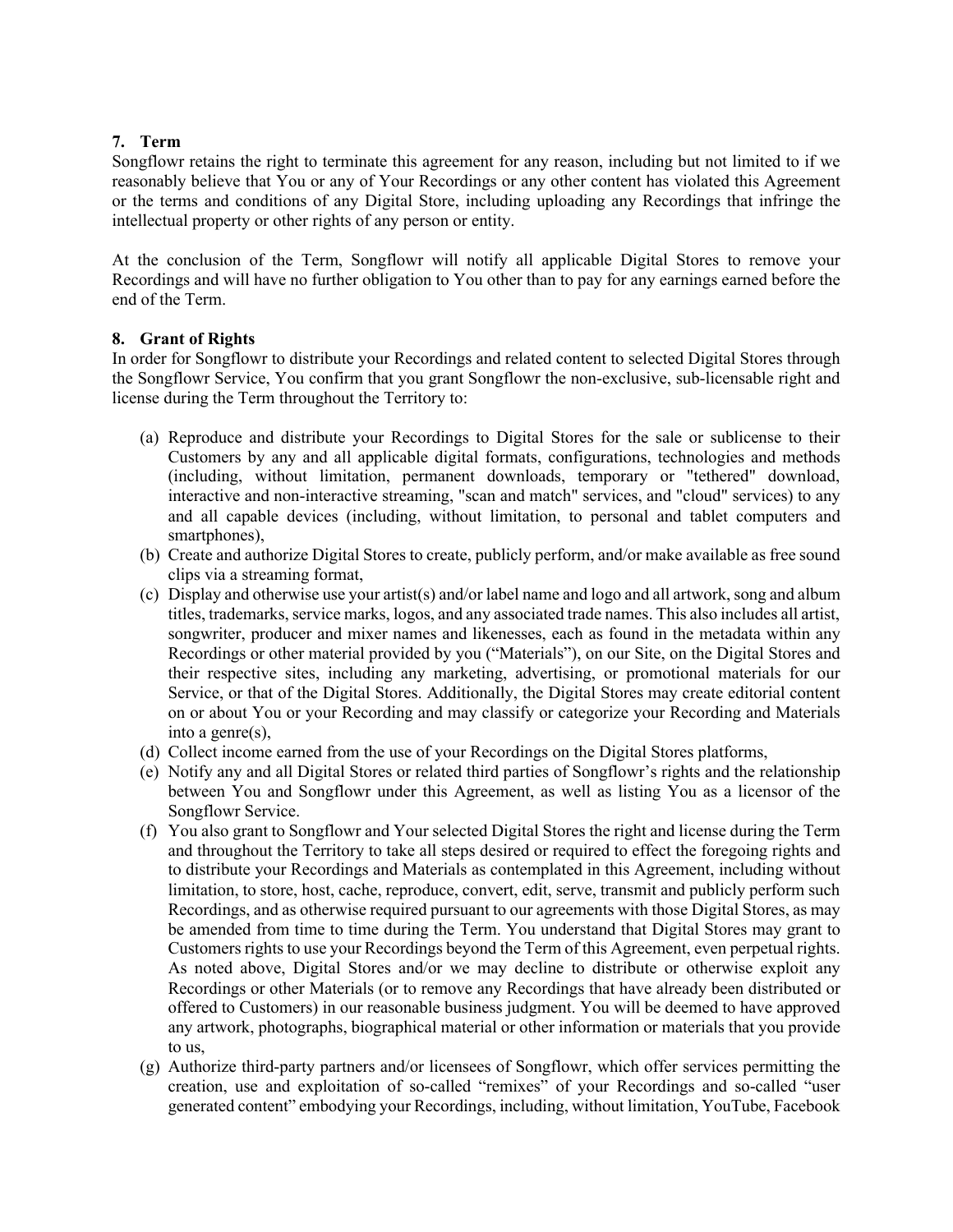and Instagram ("UGC Services"). Without limiting the foregoing, you agree that Songflowr shall have the right to grant UGC Services the following related rights:

- a. to synchronize and authorize others to synchronize your Recordings (which again, solely for clarification, includes the Compositions), with visual images and/or combine excerpts of your Recordings with any series of still or moving images, either pre-capture, postcapture or as a live stream;
- b. to use and include your Recordings and/or remixes of your Recordings in "Mix Content" which shall mean the combination of two  $(2)$  or more whole or partial audio-only tracks which may be harmonically, rhythmically or otherwise mixed, remixed, edited or mashed up;
- c. to store, host, reformat, make on-demand streams of, make conditional ("limited" or "tethered") downloads of, and display your Recordings as have been embodied in user videos, "art tracks," audio-only tracks (including remixes), label videos and Mix Content, and to make your Recordings available on and through the UGC Services, including without limitation, in embedded YouTube video players;
- d. to reproduce, distribute, and prepare derivative works (including synchronization rights and remix rights) based upon your Recordings, to the extent necessary for the purpose of engaging in any of the foregoing activities, to collect all income from the foregoing activities, and to create reference files and fingerprints of the Recordings, and to store and use such files;
- e. grant the UGC Services all necessary rights to (and to pass through such rights to users as applicable) include the Recordings, in Google's so-called "AudioSwap Library" (or any successor product thereto which is owned or controlled by Google) and similar "libraries" of the UGC Services, which consist of master recordings any of which users may add to their user videos and/or Mix Content, as applicable; and
- f. display album artwork in association with videos and audio-only tracks created in connection with the UGC Services. The UGC Services will also have the rights to (and to pass through such rights to labels and users as applicable):
	- i. create so-called "art tracks" using your Recordings;
	- ii. create reference files and fingerprints of your Recordings; and
	- iii. use your Recordings in Facebook properties that include musical emojis/stickers, video re-mix, send-a-lyric, virtual reality experiences, singalong with lyrics. "UGC Services" shall include all mirror and derivative sites, including mobile, all replacements or successor versions thereof, and all international versions thereof, and any features thereof made available to paying or non-paying users through application programming interfaces (or "apps," as such term is commonly understood in the technology industry), and any other product, device or service (including mobile devices), including embeds and playback pages, capable of accessing the videos and audio-only tracks made available on or through the UGC Services websites, even if accessed through a means other than such websites.

# **9. Payment**

Songflowr, for use of Our Services, will accept payment via PayPal or by Credit/Debit card which will be processed using Stripe. Payment must be received and processed by Songflowr before Your Recordings will be distributed to the Digital Stores.

#### **10. Royalty Disbursement Terms**

In consideration for the rights and licenses granted by You to Songflowr, Songflowr will disburse one hundred (100) percent of any and all monies earned and received from your selected Digital Stores which are directly attributable to the use of your Recordings after deducting;

i. Applicable PayPal fees, and/or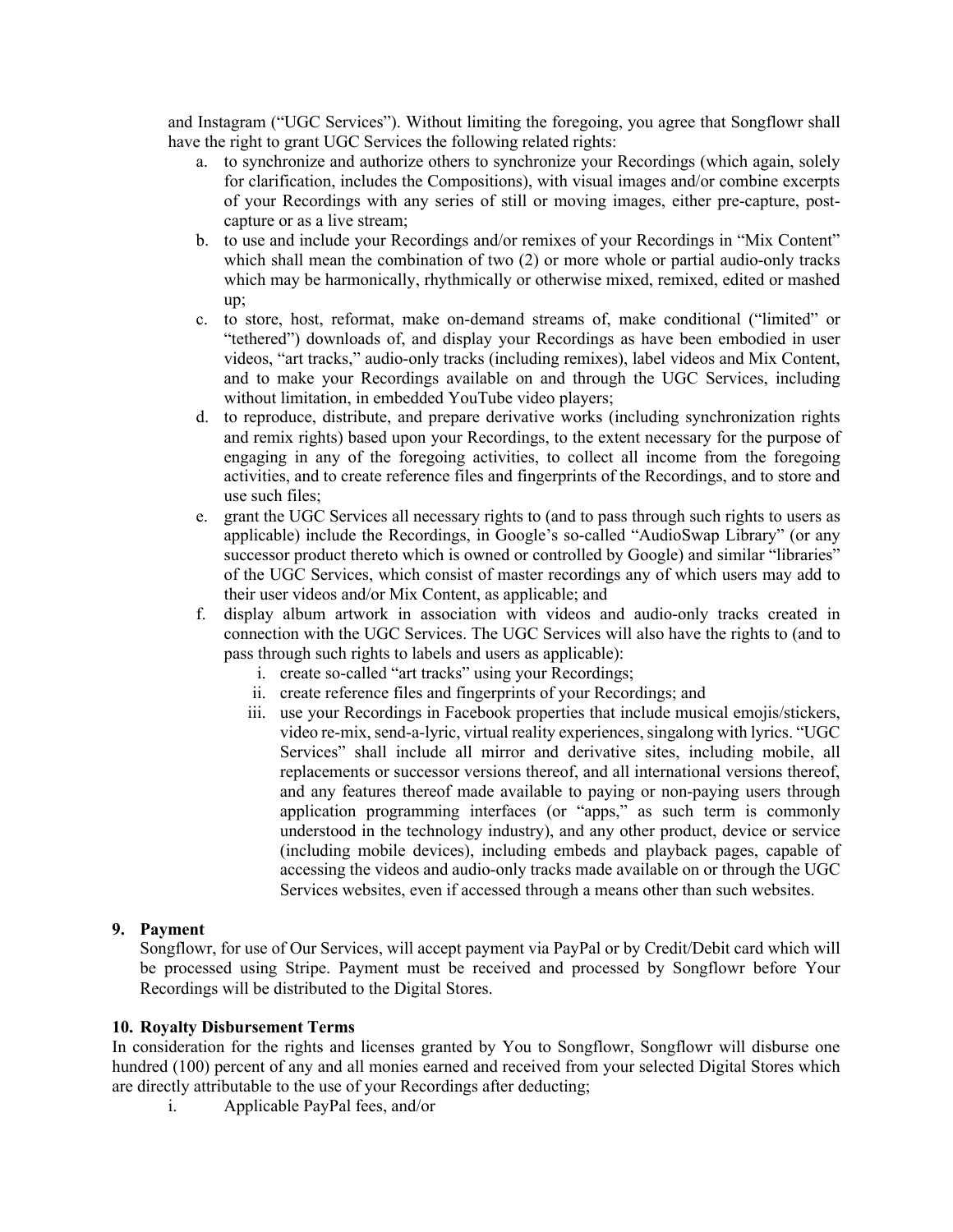ii. Applicable Credit Card processing fees

If Songflowr receives a payment from a Digital Store(s) that is not attributable to any specific artist account(s), Songflowr will, in its discretion, determine if and to what extent any portion of the payment shall be payable to an artist account(s).

Once payment has been credited to Your artist account, You will be able to freely withdraw monies from your account at your discretion after the value is greater than \$20. **You will be responsible for any bank fees or other charges related to any withdrawal.** 

Any Payments received by Songflowr in a foreign currency will be converted to U.S. Dollars at either the same rate received by us, or current exchange rate at the time of transaction from store to Songflowr, or from Songflowr to You. *Your payment is an "all-in" pay-through payment, from which you are solely responsible for paying and accounting to all applicable taxes, tariffs, licensors, songwriters, publishers, artists, producers, mixers and other third parties.*

**We cannot and WILL NOT offer any legal, tax, accounting and other advice; please consult your own advisors regarding those matters.**

## **11. Accounting Procedures**

After Songflowr has received payment from a Digital Store(s), Songflowr will notify You through your Songflowr account. You will manually have to withdrawal any funds from your Songflowr account.

Songflowr will also make available to you via your Account Dashboard any accounting documents we receive from the Digital Store(s). You will be solely responsible for making any payments to any other third parties.

You acknowledge that Digital Stores may retain a portion of any earned income and may withhold or deduct these sums from the monies paid to Songflowr. These sums may include but are not limited to, taxes, administrative fees, fees paid to third parties, transfer/processing fees and chargebacks.

Songflowr shall be allowed to rely on payments and accounting information received from the Digital Stores. You shall have no right to inspect or audit our books and records, and the same shall apply to Digital Stores.

If required by applicable law, we may withhold payments to you, in whole or in part, pending receipt of your correctly completed Form W-9 or any other applicable tax-related forms evidencing that no withholding is required. If any information provided on such tax forms is incomplete, incorrect or misrepresented, we reserve the right to withhold sums due to you until all appropriate and correct information is submitted to and received by us. You indemnify us and will be responsible for any costs, expenses and liabilities we may pay or incur as a result of any incorrect, inaccurate or misrepresented tax or financial information provided by you.

If Songflowr is notified of a claim that any of your Recordings or Materials infringe on a third parties rights or violates any laws, Songflowr retains the right to withhold payment of any monies earned by the infringing Recording or Material until any and all claims or conduct are resolved. You forfeit any distribution for monies attributable to any fraud, infringement, streaming manipulation, or other illegal activity.

> (a) Streaming Manipulation: "Streaming Manipulation" means any activity and/or method which involves the creation or production, by human or non-human means, of online or offline plays or purchases of audio and/or audio-visual streaming services, where such plays or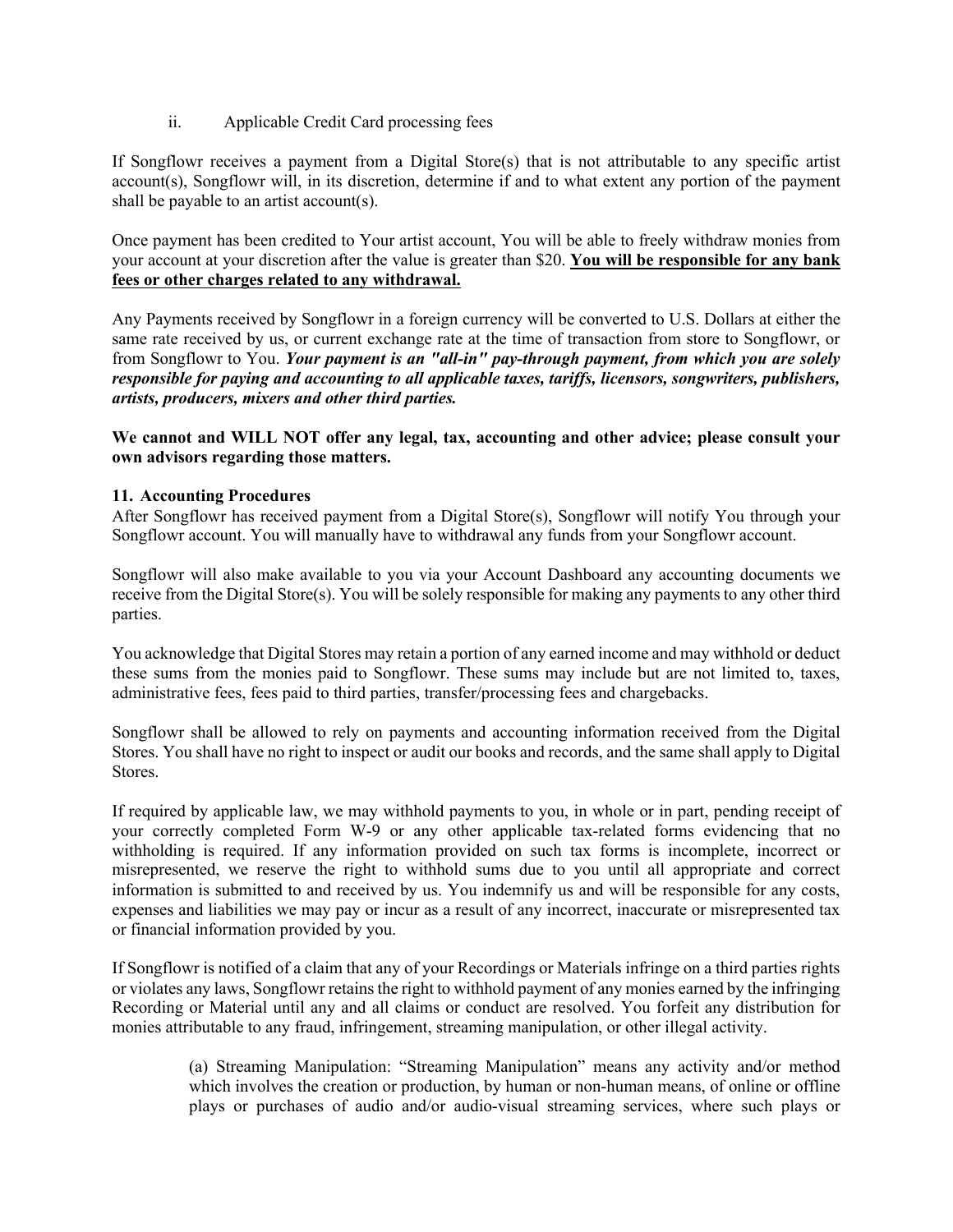purchases do not represent bona fide end-user listening and/or views initiated by genuine consumers on the streaming platform on which they take place and taking place in the reporting country. Streaming Manipulation may involve or include, but is not limited to, increasing, generating or manipulating play counts, sales, follow counts, engagement activity, or other key metrics used by the Services and/or any Consumer Store, through the use of promotional activity not provided by the streaming platform itself, bots, scripts, viruses, worms or any other computer codes, files, programs or automated processes, click-farms, troll-farms, inauthentic accounts, shared account information, and/or virtual private networks or chatrooms/discord groups. You should be aware that Streaming Manipulation may be the result of the actions of a third party, such as a promotion or marketing company, record label or music distributor, acting on behalf of an artist or on its own behalf. You are encouraged to investigate and vet any companies or individuals you may enlist, retain, or employ to promote or market your music, as you may be liable for Streaming Manipulation perpetrated by a third party on your behalf. For the avoidance of doubt, any Streaming Manipulation done by a third party on your behalf or that relates to your Recordings is a violation of Songflowr's Terms of Service.

(i) The factors used to determine whether any particular consumption or marketing activity is Streaming Manipulation will vary according to the specific circumstances of each case and the examples and descriptions of Streaming Manipulation set forth herein are not intended to be exhaustive. Streaming platforms that use your Recordings may also have policies related to streaming manipulation, fraud, and suspected fraudulent activities and you agree that it is your responsibility to become aware of and follow such policies, and such policies shall be binding upon you hereunder.

(ii) In the event that Songflowr or a streaming platform or a consumer store has, in its good faith discretion, reason to suspect that your account or Recordings have been subjected to, involved in, or generated revenue from: violating the Terms of Service; fraud; infringement of copyright, trademark, right of publicity or any other intellectual property right; failure to comply with any third-party license requirement; or Streaming Manipulation (collectively, "Improper Conduct"), Songflowr reserves the right to (1) discontinue the posting of income, including any Net Income or other payments to your account, (2) block your ability to otherwise withdraw funds therefrom until resolution of the suspect activities to the satisfaction of Songflowr is obtained, and (3) remove any or all of your Recordings from any or all Consumer Stores. You further agree that such revenues will be forfeited by you if Songflowr, a streaming platform, or a consumer store, determines in its good faith discretion, that your account or recordings distributed from your account have been subjected to, involved in, or generated revenue from abovementioned conduct.

(iii) You further agree to the following: 1. You agree to provide Songflowr with any information reasonably requested by Songflowr as part of its investigation into Improper Conduct; 2. You agree that if a streaming platform or consumer store notifies Songflowr that any of your Recordings have generated revenue, plays, or streams as a result of Improper Conduct, such notice will serve as sufficient evidence for Songflowr to determine, in its good faith discretion, that such revenues or plays are the result of Improper Conduct; 3. Upon Songflowr's determination that your account or Recordings have been subjected to, involved in, or generated revenue from Improper Conduct, you agree that all revenue in your account that has been frozen by Songflowr is forfeited, regardless of whether it was generated from any specific Recording(s) or Consumer Store; 4. You agree that Songflowr's good faith determination of Improper Conduct can be based on streaming or other activity that is the same or similar to cases that the Songflowr has previously determined involved Improper Conduct; 5. The payment of revenues to you by Songflowr does not constitute Songflowr's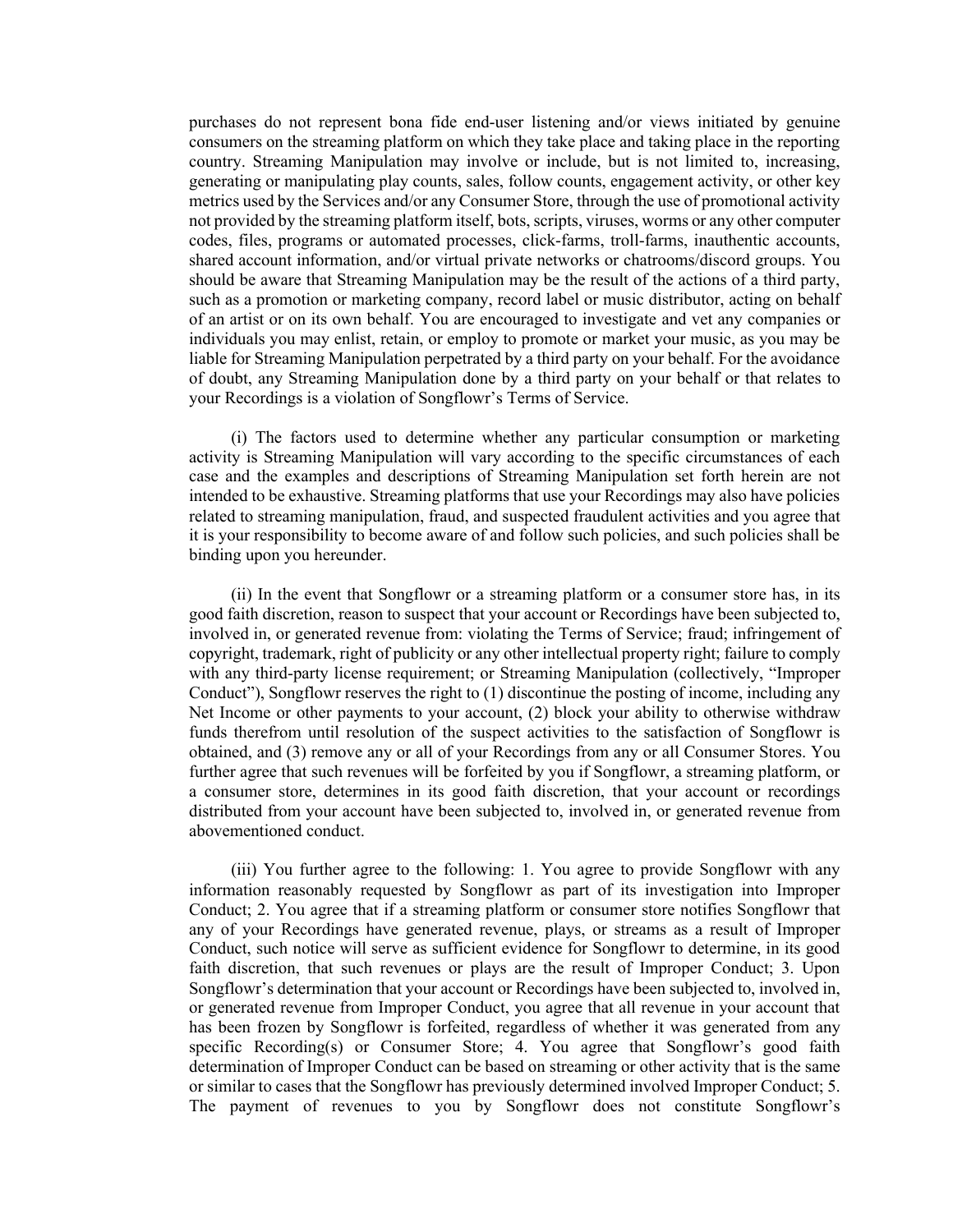acknowledgement that such revenues were not the result of Improper Conduct; 6. Songflowr has no duty to investigate Improper Conduct unless and until it freezes revenues in your account; 7. If Songflowr determines that revenues generated to your account are the result of Improper Conduct, and such revenues have already been paid out to you, you agree to return such revenues to Songflowr; 8. You agree that you will not be entitled to reimbursement for any fees paid by you to Songflowr in the event Songflowr disables access to your account, your Recordings and/or any other materials you provide to Songflowr, or to any revenues forfeited by you as set forth in the preceding sentence; 9. To the extent that Songflowr, in its good faith discretion, determines that any Improper Conduct was caused by you or your affiliates' actions or omissions or by any third party acting on your behalf or at your direction, any costs incurred by Songflowr (including legal fees and expenses) in connection therewith may, in addition to its other remedies, be deducted by Songflowr from any monies otherwise payable to you; 10. If in Songflowr's reasonable business judgment it elects to engage an attorney to review potential Improper Conduct or review and/or respond to any third-party allegation of Improper Conduct by you or associated with your account or Recordings, Songflowr shall, in its sole discretion, have the right to deduct from your account or charge any alternate payment method you provide to Songflowr (such as a PayPal account, credit card or debit card) (each a "Payment Method") the cost of such engagement, but at a minimum Five Hundred Dollars (\$500), to offset the costs of associated legal fees and expenses.

(iv) Songflowr shall have the right, but not the obligation, to review and/or monitor any activity and content uploaded by You or an agent of You. Songflowr may investigate any complaints or any reported violation of its policies and may take any action that it deems appropriate. Such action may include, but is not limited to, issuing warnings, suspension or termination of service, denying access and/or removal of any materials you may have uploaded. You agree that Songflowr reserves the right and may terminate your account in its sole discretion for any reason and at any time, including if, in Songflowr's good faith discretion, you are believed to have engaged in Improper Conduct.

#### **12. Dispute Resolution**

See Terms of Service.

#### **13. Representations and Warranties; Indemnification**

You represent and warrant to Songflowr that:

- i. You have the legal capacity, right and authority to enter into this Agreement;
- ii. You own fully or are otherwise fully vested of the necessary copyrights and any other rights in order to provide a grant of rights, licenses and permissions herein to Songflowr, selected Digital Stores, and our and their respective permitted successors and assigns shall not violate or infringe any applicable law, rule or regulation or the rights of any third party;
- iii. You have secured all third-party grants of rights, consents, licenses and permissions necessary, including without limitation mechanical licenses from copyright owners or proprietors, to grant all rights and licenses and otherwise fully perform all obligations hereunder, and shall make all payments and otherwise comply with all of your obligations under this Agreement;
- iv. Your Recordings and Materials do not and will not, and the authorized use thereof by Songflowr, Digital Stores and their Customers shall not, infringe any copyright, trademark or other intellectual property or other rights, including but not limited to, rights of publicity, privacy or moral rights, of any third party, or violate any applicable treaty, statute, law, order, rule or regulation;
- v. the files containing the Recordings and Materials that you upload or otherwise provide to us do not and will not contain any bugs, viruses, trojan horses or other defects or harmful elements or digital rights management restrictions;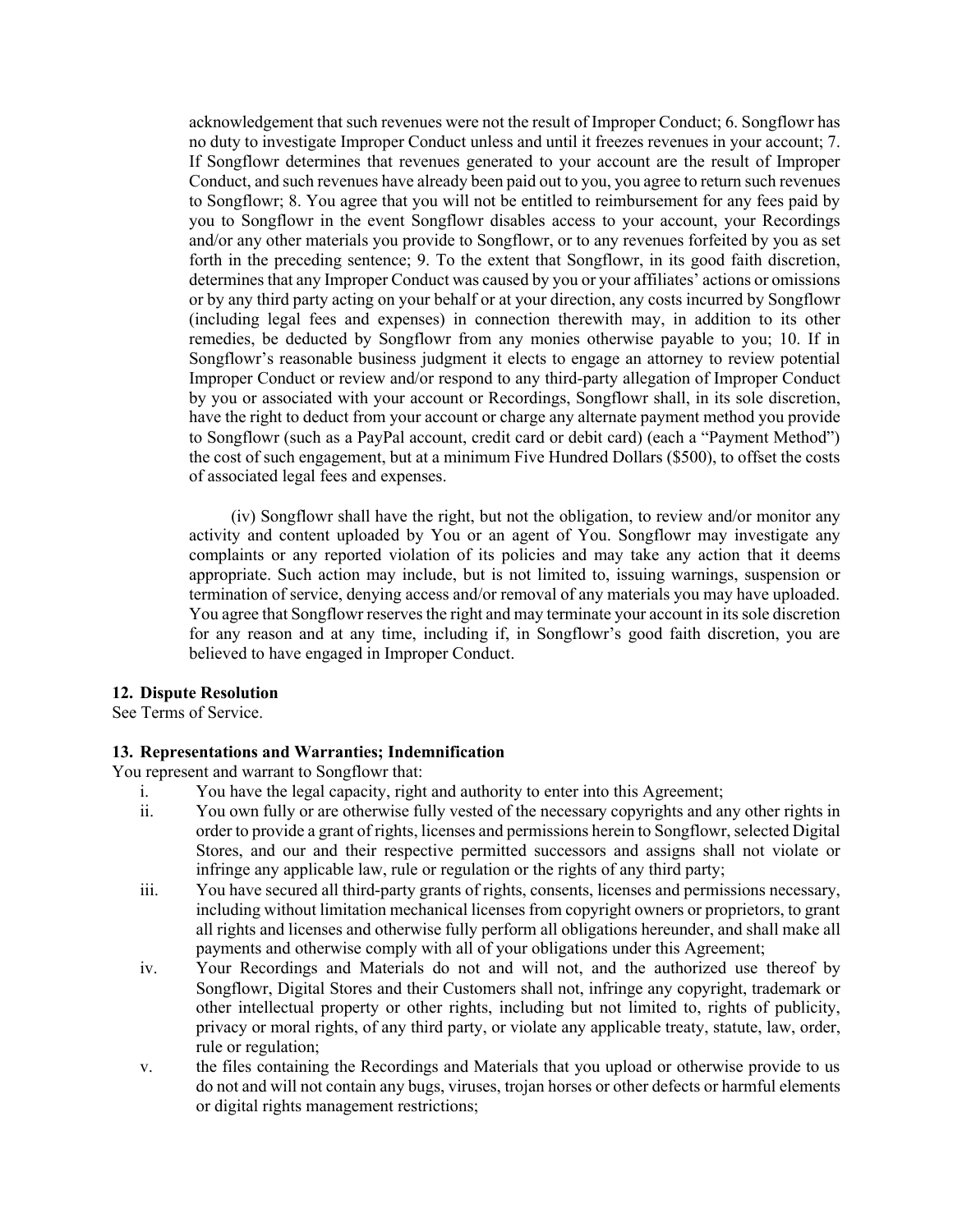- vi. all data, metadata, and information provided by you under or in connection with this Agreement is and will be true, accurate and complete, and you agree to update the same promptly as necessary during the Term;
- vii. You will make, and Songflowr will not be responsible for, any payments other than those specified in paragraph 10 above in connection with the Recordings and Materials;
- viii. You will use the Site and Service only in accordance with this Agreement and not for any fraudulent, infringing or inappropriate purposes;
- ix. any sale, assignment, transfer, mortgage or other grant of rights in or to your interest in any of the Recordings or Materials shall be subject to our rights hereunder and the terms and conditions hereof;
- x. there are not any actual or threatened claims, litigation, administrative proceedings regarding any Recordings or Materials that would prevent full exploitation of all rights and licenses granted hereunder;
- xi. there is not any existing agreement, and you will not enter into any agreement or perform any act, which materially interferes or is inconsistent with the rights granted to us hereunder;
- xii. You covenant and agree not make any claim or bring any legal action related to this Agreement, against any Digital Store or UGC Service so long as such entities are not in violation of the rights you have granted to Songflowr hereunder; and
- xiii. you have read and understand this Agreement and have had the opportunity to consult with independent legal counsel in connection with them.

You shall indemnify and hold harmless, and upon our request, defend, Songflowr and our affiliates, sublicensees (including your selected Digital Stores and their Customers), successors and assigns, and the respective directors, officers, shareholders, members, managers, employees, agents and representatives of the foregoing, from and against any and all claims, suits, proceedings, disputes, controversies, losses, liabilities, damages, costs and expenses (including reasonable attorneys' fees and costs) resulting from:

- i. a breach or alleged breach of any of your warranties, representations, covenants or obligations under this Agreement;
- ii. any claim that the Recordings, Materials, data or information provided or authorized by You or on your behalf hereunder or the use thereof by Songflowr, a Digital Store, or an ID Service (if applicable) violates or infringes the rights of another party;
- iii. any other act or omission by you or any of your licensors, agents or representatives.

You will promptly reimburse Songflowr and any other indemnified parties on demand for any amounts subject to indemnification. We shall notify you of any such claim and shall control the defense thereof, though you may participate in such defense at your own expense. You may not settle any claim for which we may be liable without our prior written consent, which we will not withhold unreasonably. If any facts, claims, proceedings or other circumstances arise that would be subject to indemnification, then Songflowr, in addition to any other right or remedy, shall have the right to withhold from any payments otherwise due to you an amount reasonably related thereto until the claim, proceeding or circumstance has been finally resolved, settled or fully adjudicated and the judgment satisfied, or that the statute of limitations on such claim has run, or when you have provided reasonable and adequate security for the claim. Songflowr reserves the right to charge you (or deduct from monies payable to you) for any legal fees incurred by Songflowr as a result of your violation of this Agreement.

# **14. No Warranty; Limitations of Liability**

THE SITE AND SERVICE ARE OFFERED AND PROVIDED TO YOU AS-IS. SONGFLOWR MAKES NO GUARANTEES, REPRESENTATIONS OR WARRANTIES, EXPRESS OR IMPLIED, STATUTORY OR OTHERWISE, INCLUDING WITHOUT LIMITATION AS TO THE AMOUNT OF INCOME THAT MAY BE EARNED BY OR PAYABLE TO YOU HEREUNDER, OR AS TO THE CONDITION, QUALITY, CONTINUITY OF OPERATION, PERFORMANCE, MERCHANTABILITY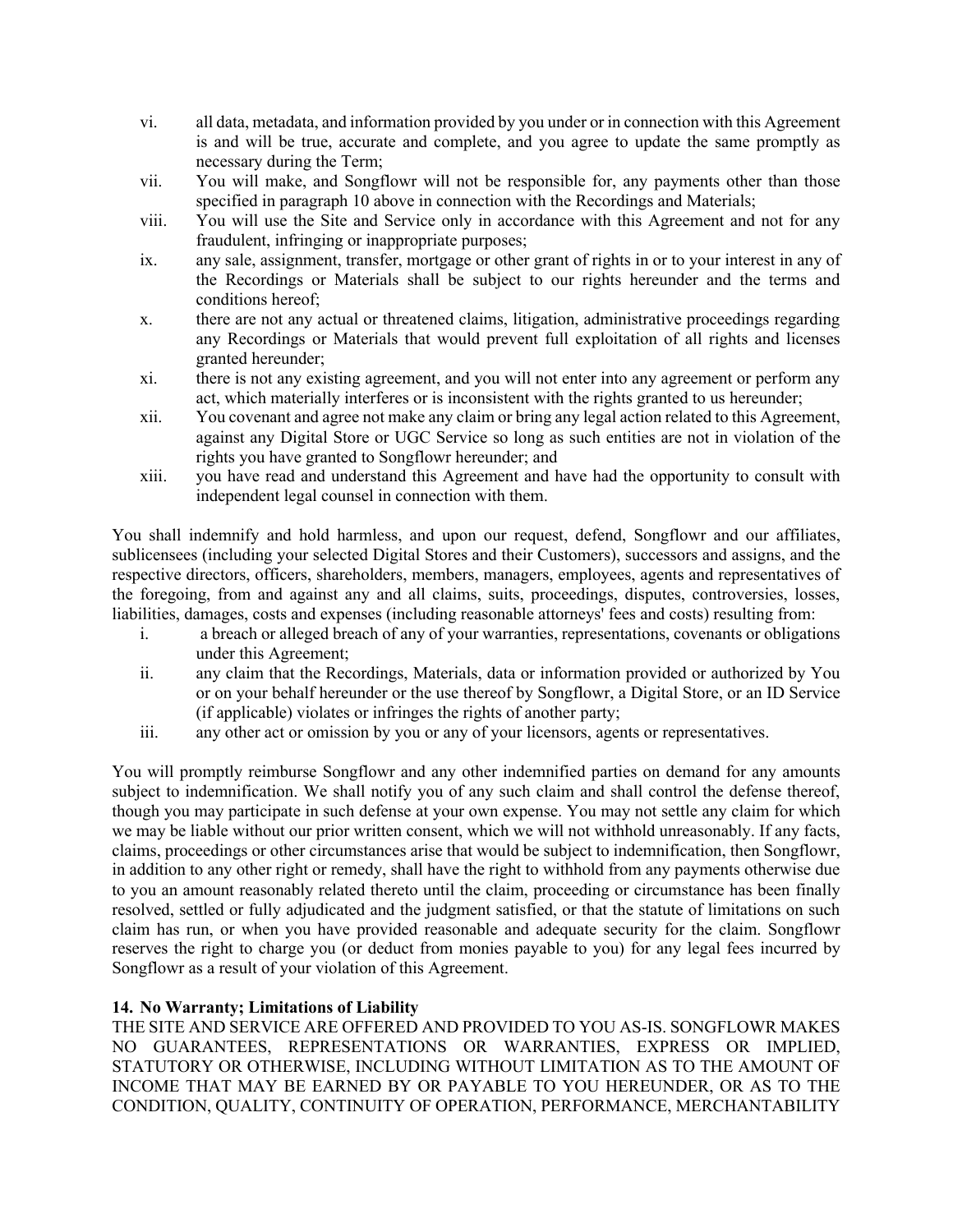OR FITNESS FOR A PARTICULAR PURPOSE OF OUR SITE OR SERVICE. WE DO NOT GUARANTEE THAT ACCESS TO OR USE OF THE SITE OR SERVICE WILL BE CONTINUOUS, UNINTERRUPTED, ERROR-FREE OR SECURE. ANY AND ALL WARRANTIES ARE EXPRESSLY DISCLAIMED AND EXCLUDED.

TO THE MAXIMUM EXTENT PERMITTED BY LAW, NEITHER SONGFLOWR NOR ANY OF ITS AFFILIATES, EMPLOYEES, OWNERS, EMPLOYEES, REPRESENTATIVES OR AGENTS WILL BE LIABLE FOR ANY INDIRECT, INCIDENTAL, SPECIAL, EXEMPLARY, PUNITIVE OR CONSEQUENTIAL DAMAGES, INCLUDING WITHOUT LIMITATION LOSS OF PROFITS, LOST SALES, LOSS OF DATA OR LOSS OF GOODWILL, FOR ANY ACTS OR OMISSIONS OF DIGITAL STORES OR THEIR CUSTOMERS, ID SERVICES, OR FOR YOUR USE OF OR ACCESS TO THE SITE OR SERVICE, WHETHER BASED ON WARRANTY, CONTRACT, TORT (INCLUDING NEGLIGENCE), PRODUCT LIABILITY OR ANY OTHER LEGAL THEORY, AND WHETHER OR NOT WE HAVE BEEN INFORMED OF THE POSSIBILITY OF SUCH DAMAGE, EVEN IF A LIMITED REMEDY SET FORTH HEREIN IS FOUND TO HAVE FAILED OF ITS ESSENTIAL PURPOSE. IN NO EVENT WILL SONGFLOWR'S AGGREGATE LIABILITY ARISING OUT OF OR IN CONNECTION WITH THIS AGREEMENT EXCEED THE SUMS ACTUALLY DUE TO YOU IN ACCORDANCE WITH PARAGRAPH 10 ABOVE. THE LIMITATIONS OF DAMAGES SET FORTH ABOVE ARE FUNDAMENTAL ELEMENTS OF THE BASIS OF THE AGREEMENT BETWEEN SONGFLOWR AND YOU.

#### **15. Miscellaneous**

This Agreement, together with the Privacy Policy and Terms of Service, contains the parties' entire understanding and supersedes any prior or contemporaneous correspondence, agreements or understandings regarding the subject matter herein. We may amend the terms of this Agreement from time to time, in which case we will notify you by changing the date at the top of this Agreement (so please be sure to check back often) and/or via e-mail or by notice to your dashboard on the Site. You must terminate your account if you do not agree to the revised Agreement; your continued use of the Site or Service will be deemed your acceptance.

A party's waiver of a breach of any provision of this Agreement by the other shall not operate or be construed as a waiver of any subsequent breach of the same provision or any other provision of this Agreement. If any provision hereof is found invalid or unenforceable pursuant to judicial decree or decision, the remainder of this Agreement shall remain valid and enforceable according to its terms, such determination shall not affect any other provision hereof, and the unenforceable provision shall be limited solely as necessary or replaced by an enforceable provision that most closely meets the commercial intent of the parties.

Songflowr will not be liable for a curable breach of this Agreement unless you provide us with written notice specifying the alleged breach that we confirm receipt of, and we fail to cure such breach within ninety (90) days thereafter.

We may direct all notices and communications to you via the email address or street address associated with your account and/or via your dashboard account on the Site. All notices to Songflowr shall be sent to us at both support@Songflowr.com and admin@Songflowr.com. You may not assign, transfer or delegate any of your rights or obligations hereunder without our prior written consent, and any purported attempt otherwise will be null and void ab initio. We may assign, delegate, pledge, encumber, sublicense and otherwise transfer, this Agreement and/or any or all of our rights and obligations in order to operate the Service and Site. This Agreement will be binding on and inure to the benefit of the parties and their respective assigns and successors in interest.